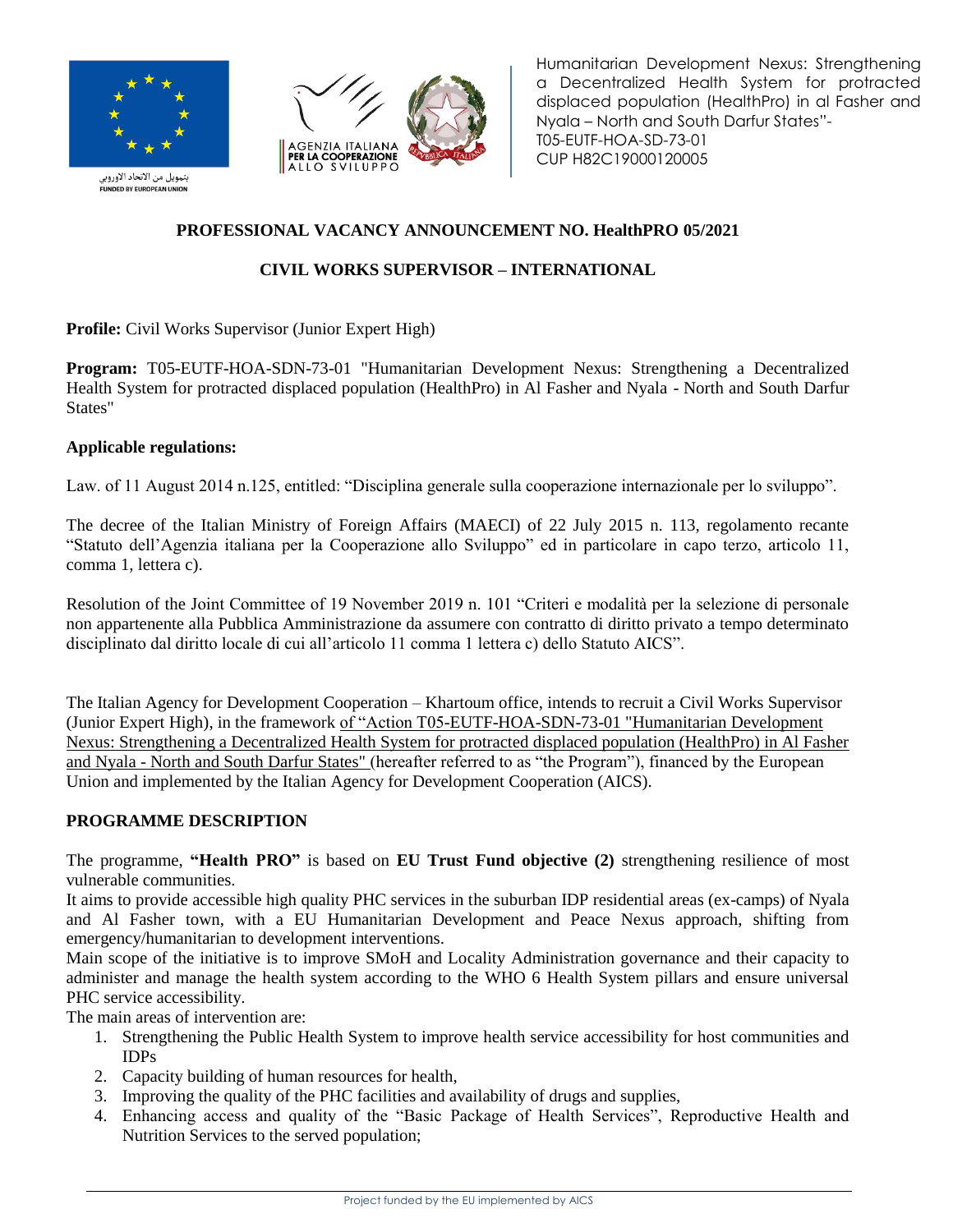5. Increasing the level of integration of care at community level through community involvement and awareness raising on health risks practices and behaviours;

### **TERMS OF REFERENCE**

#### **Professional position required: Civil Works Supervisor (Junior Expert High, Ref: "Determina Direttoriale AICS n. 28 of 5th February 2021)**

**Duty station:** Nyala (AlFasher), South (North) Darfur, and possible duty travels in the other areas of intervention

**Duration:** The contract will be of 12 months, renewable up to the end to the Project (26th of June 2023), including a three-months' probation period

**Expected start of employment:** at the end of the selection process.

#### **Remuneration: 4.330** Euro net monthly salary. **(Ref: "Determina Direttoriale AICS n. 28 of 5th February 2021)**

**Prohibition to engage in other activities**: The selected candidate must not have carried out, during the last three years, any business activity in the country of service, or be in a situation of conflict, even potential, of interests that undermine the impartial exercise of the functions, as provided for in Article 53 of Legislative Decree no. 165 of 2001, referred to in Law No. 190 of 2012 and by the Code of Ethics and Conduct of AICS. The Administration reserves the right to verify, under penalty of exclusion, the compliance of what has been declared in this regard by the selected candidate.

#### **1. KEY FUNCTIONS**

The Civil Works supervisor will have a support role in the technical aspects of the implementation of the Programme and he/she will provide technical support for works contract procurement cycle in line with the Italian legal obligation. He/She will work in close collaboration with Assistant RUP for Civil Works for general operational plans for infrastructures, architectural and engineer projects components, building standards definitions and requirements and implementation procedures. He/she will report to the Program Technical Coordinator and he/she will be under the supervision of AICS Head of Office.

#### The **Civil Works Supervisor has the following key functions:**

- Coordinate all the activities concerning civil works planed in the States of South and North Darfur (e.g.: execution of assessments and measurements; definition/completion of all executive projects phases, Coordination with the "site supervisors"; coordination and communication with contractors and builders).
- Support the Assistant to RUP for Civil Works, ensuring the proper performance of the assigned works, according to the legislative decree law no. 50/2016 and 136/2010.
- Support the Project Technical Coordinator in any technical meeting with contractors, beneficiaries and counterparts.
- Ensure technical support to the administration office for: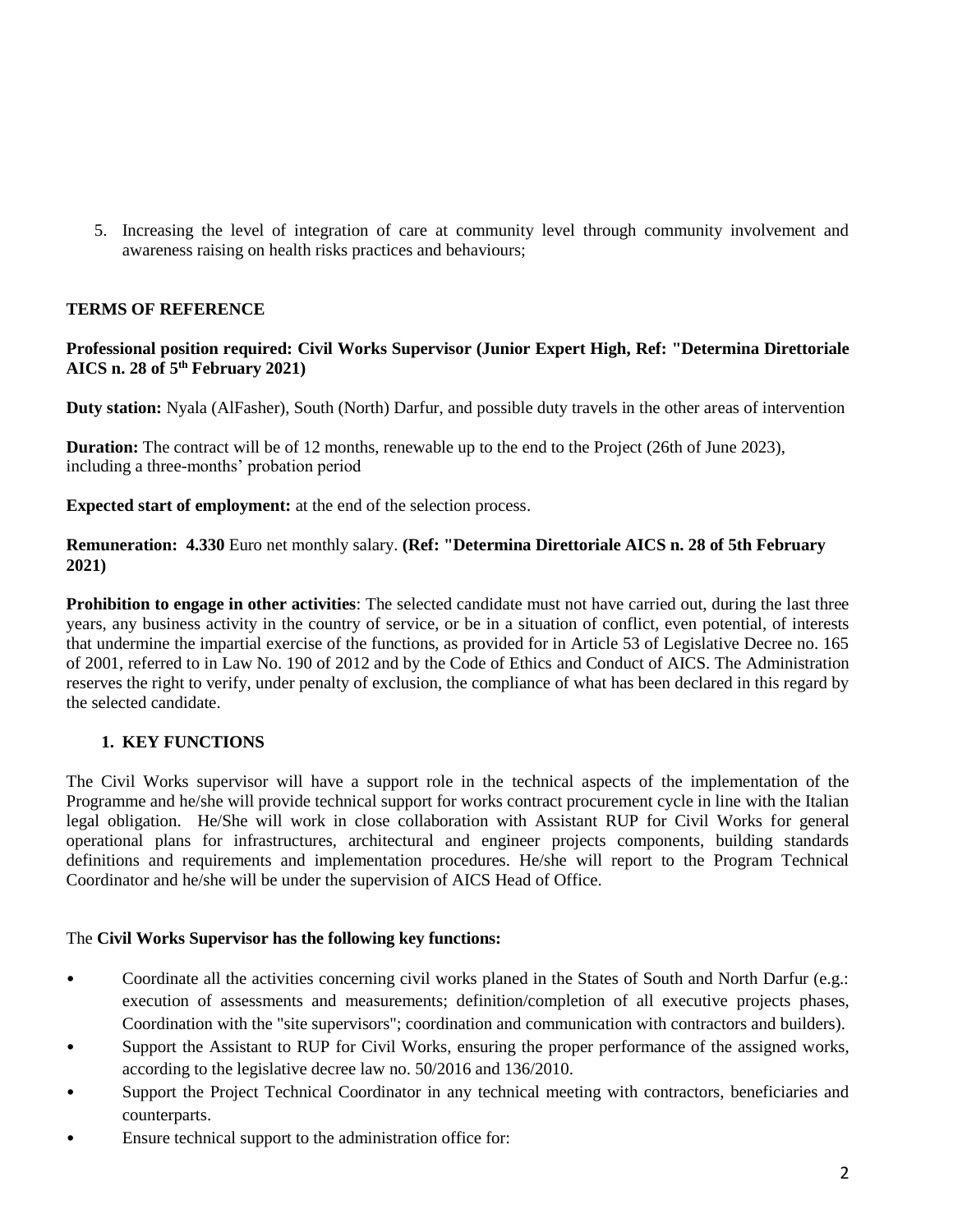- o Organising and preparing all procurement documentation for works' tenders in compliance with the Italian Procurement Law, as well as the Practical Guide to Contract Procedures for EU External Actions (PRAG).
- o Leading and supporting the evaluation commission in the award process for works tenders.
- o Preparing progress and final reports of the works contracts.
- o To carry out the function as "Inspector of Works" and specifically: Check the regular monthly progress of civil works, correctness of reports and progress prepared by the works management in order to facilitate the procedures of "RUP" (responsible for the procedures) competence;
- Ensure proper communications and relations with the beneficiaries of Civil Works

In coordination with the Direction of Works

- notify possible contracts conditions breaches;
- identify any strain with works execution timing and suggest possible solutions;
- Preparing brief summary reports with photographic documentation about the execution of the works;
- suggest any technical improvement/modification/adaptation to Civil Works plans in order to increase building appropriateness, effectiveness, durability, acceptability
- coordinate with procurement office and technical officers in charge for building refurbishment in order to achieve the most efficient and highest final quality of the intervention.

#### **2. REQUIREMENTS**

#### **2.1 Essential requirements**

Candidates will be considered eligible for selection on the basis of the following essential requirements, to be fulfilled by the deadline for applications:

- a) Age not exceeding (at the time of signing the contract) that required for retirement by local regulations (60 years), or by Italian regulations (ref. Law 398/87) for candidates' subject to the Italian social security system (67 years);
- b) Medically fit for employment;
- c) University degree (level 7 European Qualification Framework EQF) in Engineering / architecture.
	- The candidates can avail themselves of the equivalences for the admission to public competition, published on the web-site of the Ministry of the Education, University and Research www.miur.it.The candidates can avail themselves of the equivalences for the admission to public coopetition, published on the web-site of the Ministry of the Education, University and Research www.miur.it.

Other degrees/diplomas (level 6 European Qualification Framework EQF) will be considered when matched with qualified professional experience in the sector of intervention.

- d) At least 12 months of relevant professional experience in the civil works sector with international organizations and/or governmental and non-governmental bodies
- e) English both written and spoken (C1 European level).
- f) Italian, if not mother tongue, at C1 European level both written and spoken
- g) excellent intercultural communication skills
- h) Proficient computer skills including Microsoft programs, spread sheets, Email (Outlook) and internet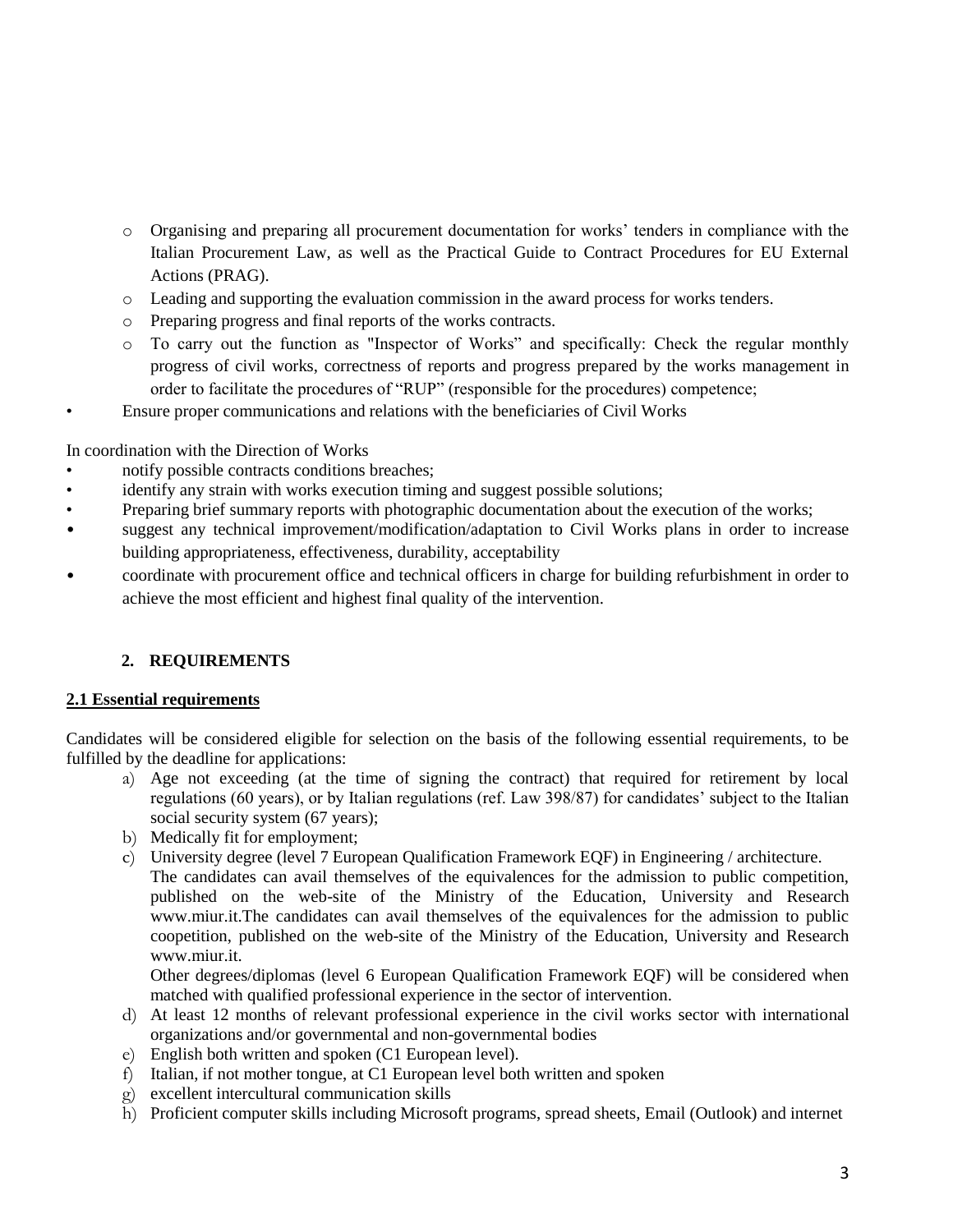i) Not having sustained, in the three-year period preceding the date of expiry of the notice, an assessment of insufficiency in the assessment of work done/performed in the context of employment contracts signed with AICS offices other than Khartoum

### **2.2 Preferred requirements**

- *-* Post-graduation degrees (Master-Doctorate) in topics related to vacancy position
- *-* Good knowledge of Italian Cooperation and Europe PRAG tender procedures and regulation with regard to civil works
- excellent capacity on reporting in writing and verbally in the language of the program (English)
- *-* Proficient in using computers including AutoCAD/ ArchiCAD, Microsoft programs, spread sheets, Email (outlook) and internet.
- *-* Experience in realizing PHC, MCH and RH facilities in Developing Countries. (evidence in CV of works realized – location, typology and budget-).
- *-* Experience in WASH commodities/facilities (evidence in CV of works realized location, typology and budget-)
- *-* experience in works with low environmental impact solutions (green energy, water saving, wastage management etc.)
- *-* knowledge of Arabic (basic)
- *-* Previous experience in the Country/Region indicated in this vacancy

Before submitting their application, candidates should assess whether they fulfil all the essential requirements specified in this vacancy notice. Professional experiences indicated in the curriculum vitae are accounted only from the time the candidate obtained the degree required for the position. Start and end dates of all previous positions and indication on whether they were full- or part-time should be clearly stated in the curriculum vitae. Details of any professional experience, training, research, or studies must be provided in the application. Upon request, candidates must be able to provide supporting documentation clearly indicating the duration and nature of those experiences.

### **3. HOW TO APPLY**

The submission of the application, duly signed, should indicate the vacancy announcement code. The application shall be written in English and include:

- 1. **Legally Binding Statement** (according to art. 46 of Italian D.P.R. 28.12.2000 n. 445), as per the attached template, declaring:
	- a) Surname, name, date and place of birth.
	- b) Residence.
	- c) Age not exceeding (at the time of signing the contract) that required for retirement by local regulation (60 years), or by Italian regulation (ref. Law 398/87) for candidates' subject to the Italian social security system (67 years);
	- d) Citizenship;
	- e) Being medically fit for employment;
	- f) Full enjoyment of political and civil rights;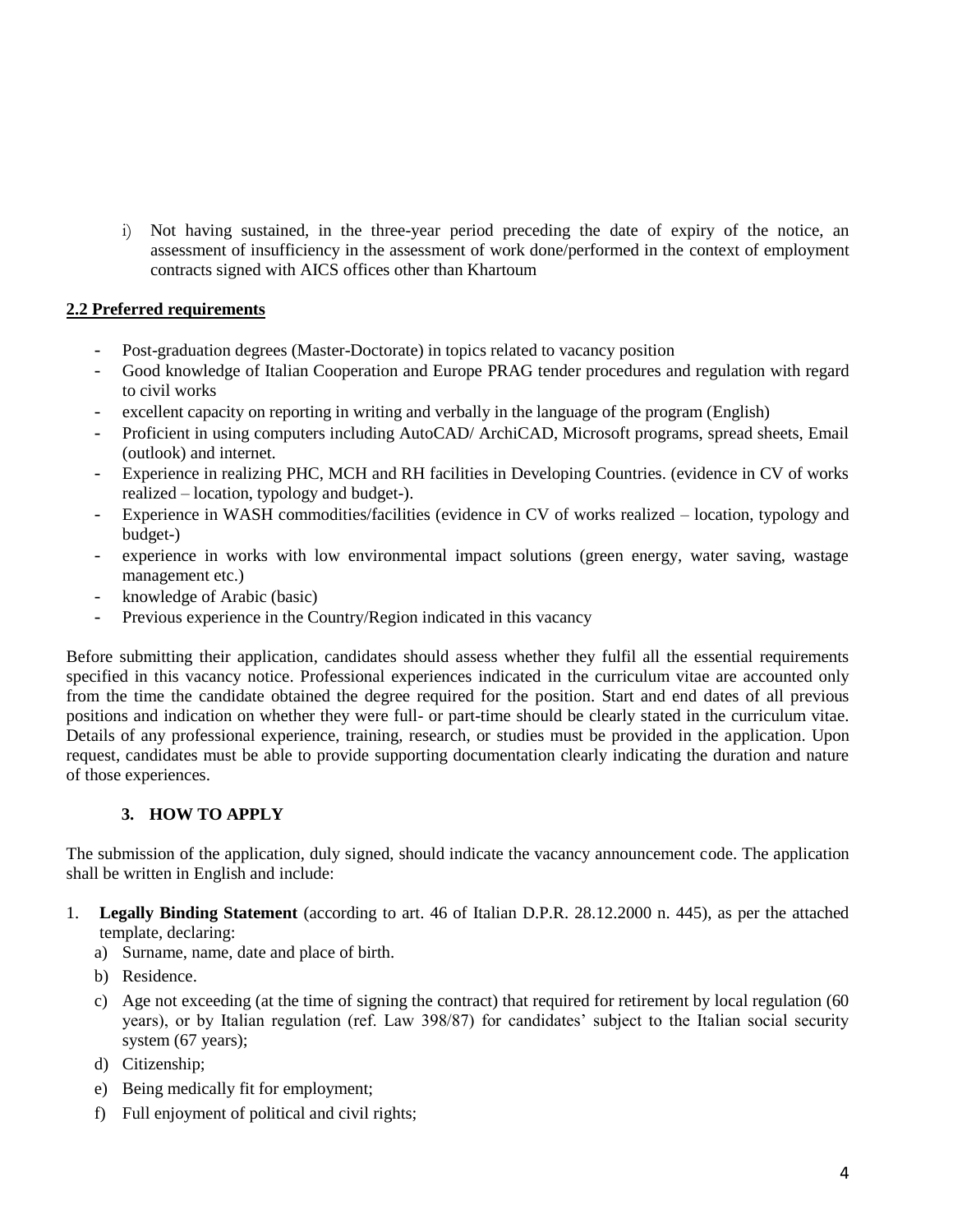- g) Absence of convictions for any criminal offence and absence of any pending criminal and accounting offences both in Italy and abroad;
- h) Not to have been dismissed, dispensed, declared lapsed or fired from employment in a public administration, both in Italy and abroad;
- i) Not having sustained, in the three-year period preceding the date of expiry of the notice, an assessment of insufficiency in the assessment of work done/performed in the context of employment contracts signed with AICS offices other than Khartoum;
- j) To have acquired the academic qualification required by the selection notice;
- k) To have acquired the professional experience required by the selection notice;
- l) To have a written and spoken knowledge of English language, at least level C1 of the Common European Framework of Reference for Languages;
- m) To have a written and spoken knowledge of Italian language, at least level C2 of the Common European Framework of Reference for Languages;
- n) To have knowledge and consistent effective use of the main Microsoft Office applications.

Any false declaration will incur penal sanctions according to article 76 of Italian D.P.R. 28.12.2000, n. 445. as subsequently amended and supplemented, facing immediate termination of employment and loss of any wrongfully obtained benefit.

The application shall also include:

- 2. **Signed** motivation letter in English.
- 3. Copy of valid Passport.
- 4. **Signed** Curriculum vitae in English (Europass format).

The applicant should also provide a telephone number and an email address for communications. The applicant must communicate any changes occurring after the submission of the application for this vacancy.

The applications, duly dated and signed, should be submitted in non-modifiable pdf format to the following email address: [recruitment.sudan@aics.gov.it](mailto:recruitment.sudan@aics.gov.it) by **June 17th 2021 at 12:00 (Central European time).** The subject of the email must contain the vacancy announcement Code **HealthPRO 05/2021**.

Please note that only complete applications received within the deadline will be accepted and considered.

#### **4. EXCLUSION FROM SELECTION PROCEDURES**

The following will determine exclusion from the selection procedure:

- a) Applications lacking any of the essential eligibility requirements;
- b) Applications received after the deadline stated in this announcement and not following terms and modality set out in the present announcement;
- c) Application documents not signed.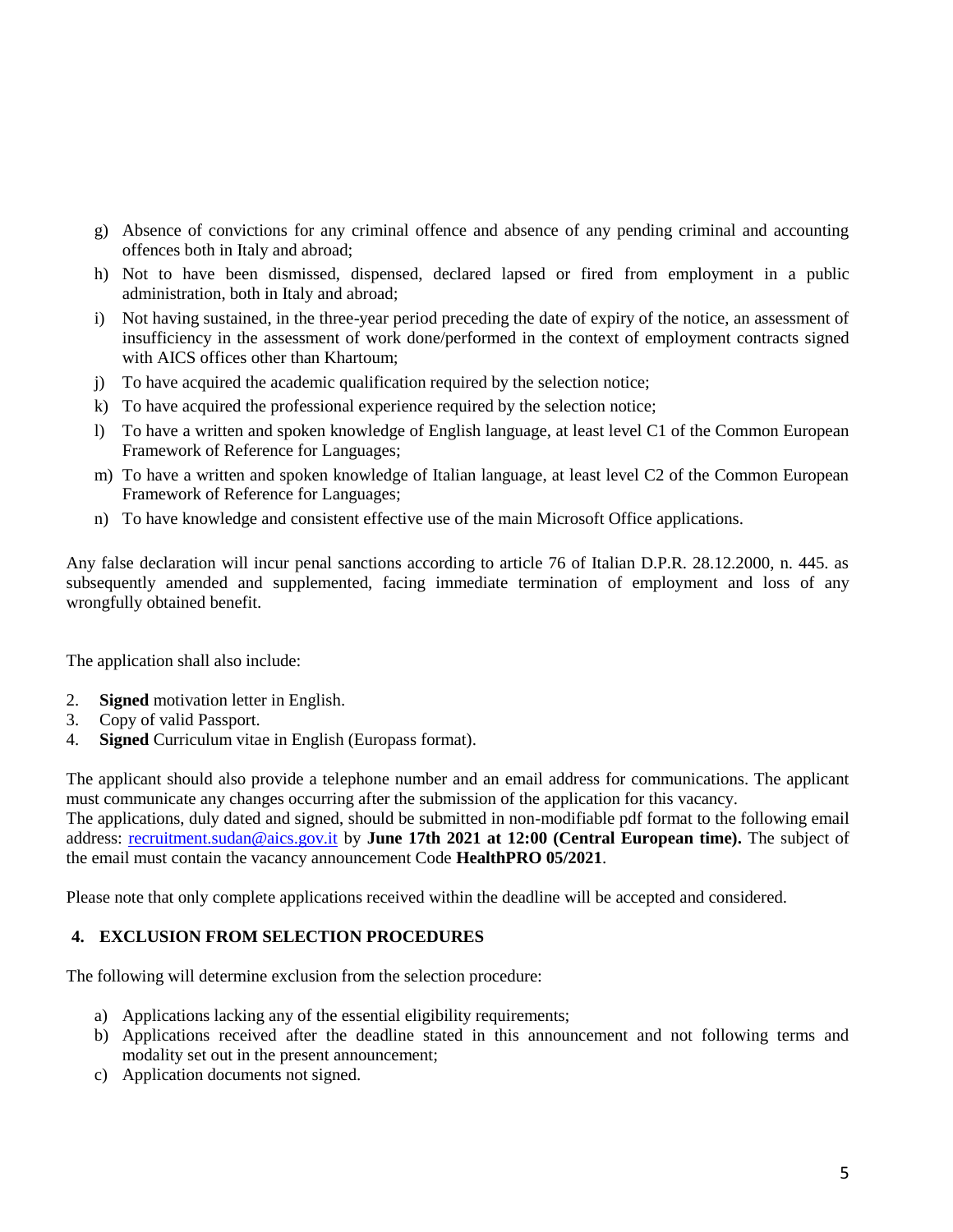## **5. EVALUATION OF APPLICATIONS**

Once the terms of validity of the notice have elapsed, the head of AICS office in Khartoum assesses the admissibility of the applications regarding the presence of the essential requirements and the absence of causes for exclusion. The exclusion is communicated to the candidates concerned.

Subsequently, a recruitment commission of three members appointed according to art. 2 of the document approved by the *Delibera* n.101 of the Joint Committee n.101 evaluates the merits of applications by assigning a maximum overall score of 100 points according to the following criteria:

#### **QUALIFICATIONS (Max 70 points)**

- *-* Additional academic titles than the obligatory one: up to 10 points;
- *-* Language skills: up to 10 points;
- Professional experience: up to 40 points;
- *-* Other qualifications of professional skills: up to 10 points.

#### **INTERVIEW (Max 30 points)**

Candidates who score at least 40 points, in the assessment of qualifications, are invited for an interview. A maximum score of 30 points can be attributed. The interview will be carried out through audio/video connection, or at the premises of the Italian Agency for Development Cooperation in Khartoum.

The interview shall be held in the languages indicated in the vacancy announcement and shall assess the applicant's knowledge and experience, languages skills, his or her ability to carry out the position and any other skills deemed necessary to assess the candidate's profile in relation to the post to be filled.

The invitation for an interview is sent by e-mail to the address indicated by the candidate in the application. Applicants are not entitled to reimbursement of any costs incurred in connection with the interview.

Following the interview process, a list of candidates is prepared including only candidates with an overall score of not less than 60% of the maximum attributable points (60 points).

### **6. RESULTS OF THE SELECTION**

The candidate with the highest score in the ranking list is declared the winner. He/she is informed by email or any other appropriate means.

The ranking list remains valid for one year and can be extended for another year for motivated needs related to the implementation of the initiative. In case of a decline by the winning candidate or an early termination of the contract, the office reserves the right to appoint another candidate from the ranking list - if the necessary financial resources are available.

In the event of equal scoring, the youngest candidate will be preferred.

The ranking list is published on AICS and AICS Khartoum Office website

In the employment contract between AICS Khartoum and the candidate - selected through the recruitment procedure – both parties can – in the presence of a just cause or a fact of such gravity that does not allow the continuation, not even provisional, of the employment relationship - withdraw from the contract.